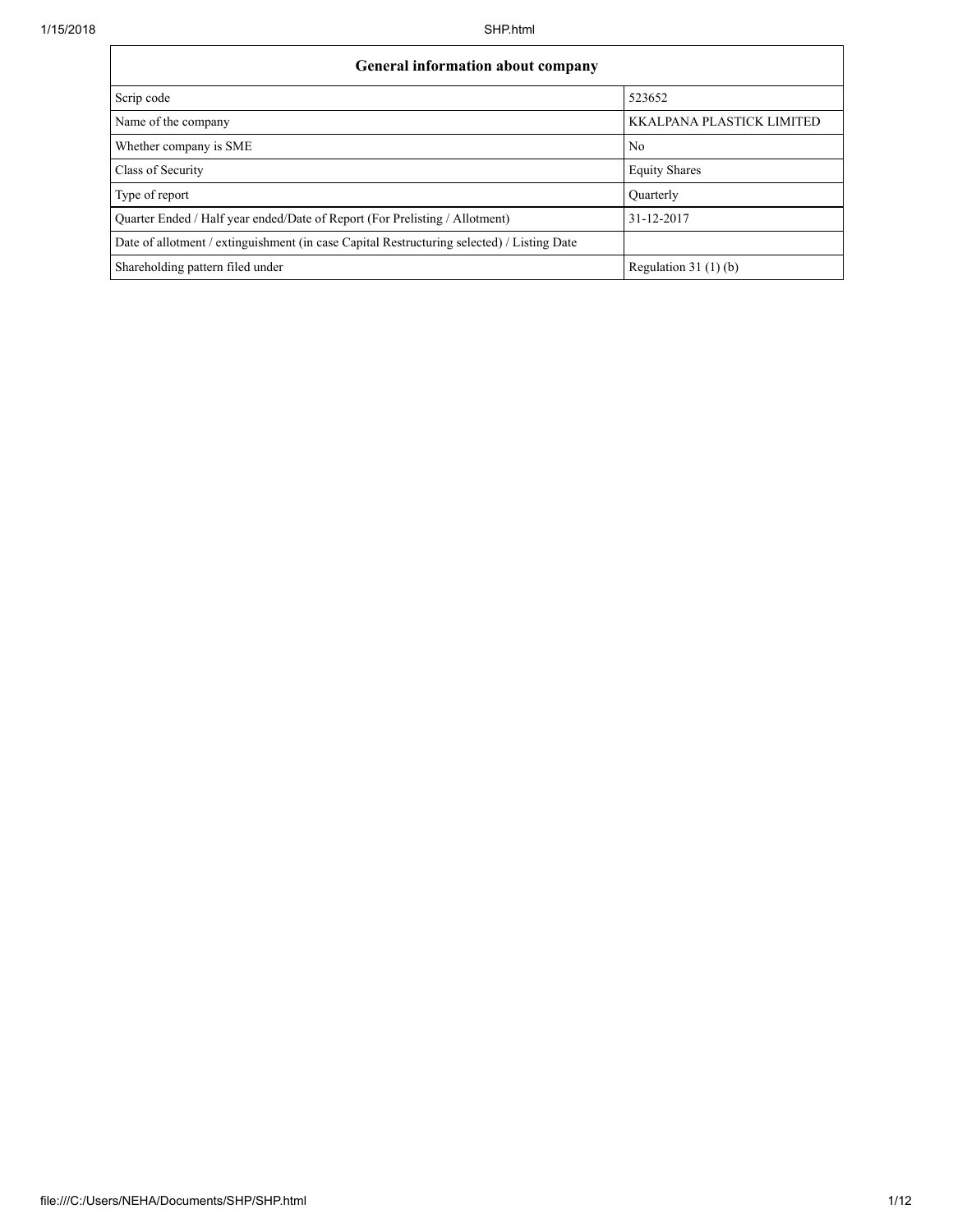| Sr. No.        | Yes/No<br><b>Particular</b>                                                            |    |  |  |  |  |
|----------------|----------------------------------------------------------------------------------------|----|--|--|--|--|
|                | Whether the Listed Entity has issued any partly paid up shares?                        | No |  |  |  |  |
| $\overline{2}$ | Whether the Listed Entity has issued any Convertible Securities?                       | No |  |  |  |  |
| $\overline{3}$ | Whether the Listed Entity has issued any Warrants?                                     | No |  |  |  |  |
| $\overline{4}$ | Whether the Listed Entity has any shares against which depository receipts are issued? | No |  |  |  |  |
| $\overline{5}$ | Whether the Listed Entity has any shares in locked-in?                                 | No |  |  |  |  |
| 6              | Whether any shares held by promoters are pledge or otherwise encumbered?               | No |  |  |  |  |
| 7              | Whether company has equity shares with differential voting rights?                     | No |  |  |  |  |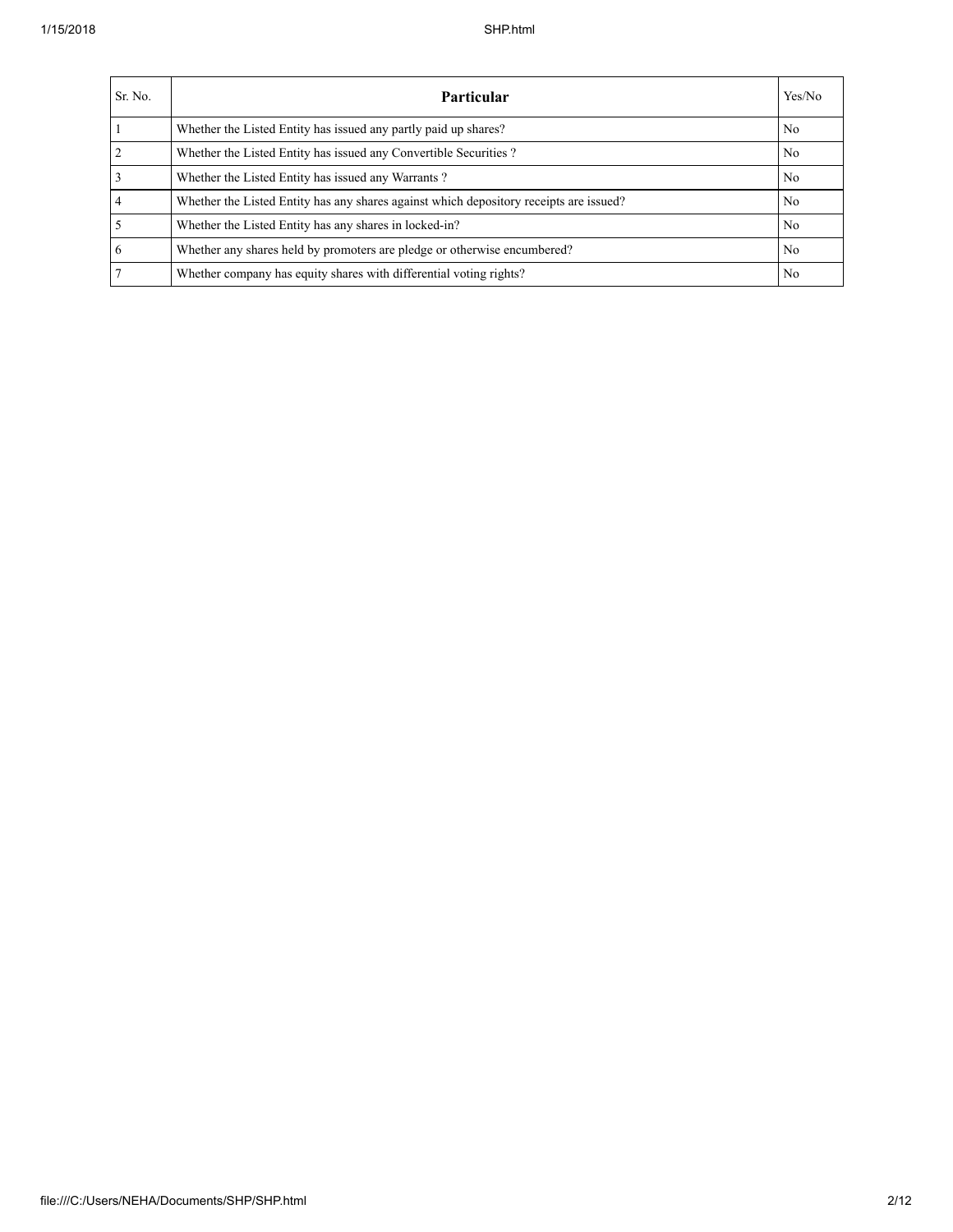| Category        | Nos. Of                                 | No. of<br>fully paid | No. Of<br>Partly    | No. Of<br>shares   | Total nos.<br>shares     | Shareholding as a<br>% of total no. of | Number of Voting Rights held in each<br>class of securities (IX) |                |               |                           |                     |
|-----------------|-----------------------------------------|----------------------|---------------------|--------------------|--------------------------|----------------------------------------|------------------------------------------------------------------|----------------|---------------|---------------------------|---------------------|
| Category<br>(I) | of<br>shareholder                       | shareholders         | up equity           | paid-up<br>equity  | underlying<br>Depository | held (VII)                             | shares (calculated<br>as per SCRR, 1957)                         |                |               | No of Voting (XIV) Rights | Total as a          |
|                 | (II)                                    | (III)                | shares<br>held (IV) | shares<br>held (V) | Receipts<br>(VI)         | $= (IV) +$<br>$(V)$ + $(VI)$           | (VIII) As a % of<br>$(A+B+C2)$                                   | Class<br>eg: X | Class<br>eg:y | Total                     | $%$ of<br>$(A+B+C)$ |
| (A)             | Promoter<br>&<br>Promoter<br>Group      | 2                    | 4007300             |                    |                          | 4007300                                | 72.48                                                            | 4007300        |               | 4007300                   | 72.48               |
| (B)             | Public                                  | 18486                | 1521235             |                    |                          | 1521235                                | 27.52                                                            | 1521235        |               | 1521235                   | 27.52               |
| (C)             | Non<br>Promoter-<br>Non Public          |                      |                     |                    |                          |                                        |                                                                  |                |               |                           |                     |
| (C1)            | <b>Shares</b><br>underlying<br>DRs      |                      |                     |                    |                          |                                        |                                                                  |                |               |                           |                     |
| (C2)            | Shares held<br>by<br>Employee<br>Trusts |                      |                     |                    |                          |                                        |                                                                  |                |               |                           |                     |
|                 | Total                                   | 18488                | 5528535             |                    |                          | 5528535                                | 100                                                              | 5528535        |               | 5528535                   | 100                 |

## Table I - Summary Statement holding of specified securities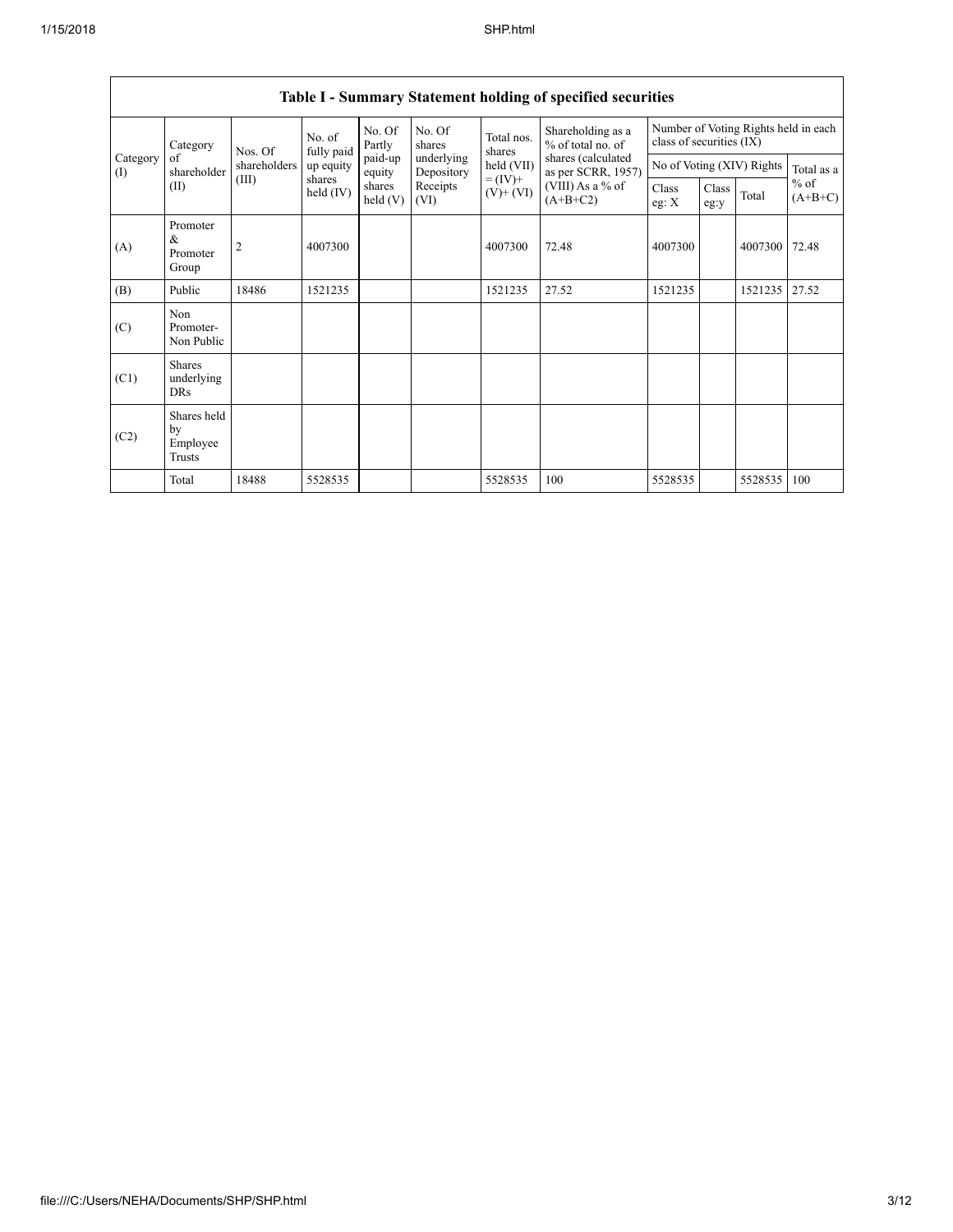|      | Table I - Summary Statement holding of specified securities                                                                                                                                                                                                                                                                                   |                                                                                          |            |                                                  |                                                                                    |                                                         |                                         |                                                                        |  |                            |
|------|-----------------------------------------------------------------------------------------------------------------------------------------------------------------------------------------------------------------------------------------------------------------------------------------------------------------------------------------------|------------------------------------------------------------------------------------------|------------|--------------------------------------------------|------------------------------------------------------------------------------------|---------------------------------------------------------|-----------------------------------------|------------------------------------------------------------------------|--|----------------------------|
|      | No. Of Shares<br>No. Of<br>Underlying<br>No. of<br><b>Shares</b><br><b>Shares</b><br>Outstanding<br>Category<br>Underlying<br>convertible<br>Underlying<br>Category<br>of<br>Outstanding<br>shareholder<br>securities and<br>Outstanding<br>convertible<br>Warrants<br>No. Of<br>(II)<br>securities<br>$(X_i)$<br>Warrants (Xi)<br>(X)<br>(a) |                                                                                          |            |                                                  | Shareholding, as a %<br>assuming full<br>conversion of<br>convertible securities ( | Number of<br>Locked in<br>shares (XII)                  |                                         | Number of<br>Shares<br>pledged or<br>otherwise<br>encumbered<br>(XIII) |  | Number of<br>equity shares |
| (I)  |                                                                                                                                                                                                                                                                                                                                               | as a percentage of<br>diluted share capital)<br>$(XI)=(VII)+(X) As a %$<br>of $(A+B+C2)$ | No.<br>(a) | As a<br>$%$ of<br>total<br>Shares<br>held<br>(b) | No.<br>(a)                                                                         | As a<br>$%$ of<br>total<br><b>Shares</b><br>held<br>(b) | held in<br>dematerialized<br>form (XIV) |                                                                        |  |                            |
| (A)  | Promoter<br>&<br>Promoter<br>Group                                                                                                                                                                                                                                                                                                            |                                                                                          |            |                                                  | 72.48                                                                              |                                                         |                                         |                                                                        |  | 4007300                    |
| (B)  | Public                                                                                                                                                                                                                                                                                                                                        |                                                                                          |            |                                                  | 27.52                                                                              |                                                         |                                         |                                                                        |  | 196650                     |
| (C)  | Non<br>Promoter-<br>Non Public                                                                                                                                                                                                                                                                                                                |                                                                                          |            |                                                  |                                                                                    |                                                         |                                         |                                                                        |  |                            |
| (C1) | <b>Shares</b><br>underlying<br><b>DRs</b>                                                                                                                                                                                                                                                                                                     |                                                                                          |            |                                                  |                                                                                    |                                                         |                                         |                                                                        |  |                            |
| (C2) | Shares held<br>by<br>Employee<br>Trusts                                                                                                                                                                                                                                                                                                       |                                                                                          |            |                                                  |                                                                                    |                                                         |                                         |                                                                        |  |                            |
|      | Total                                                                                                                                                                                                                                                                                                                                         |                                                                                          |            |                                                  | 100                                                                                |                                                         |                                         |                                                                        |  | 4203950                    |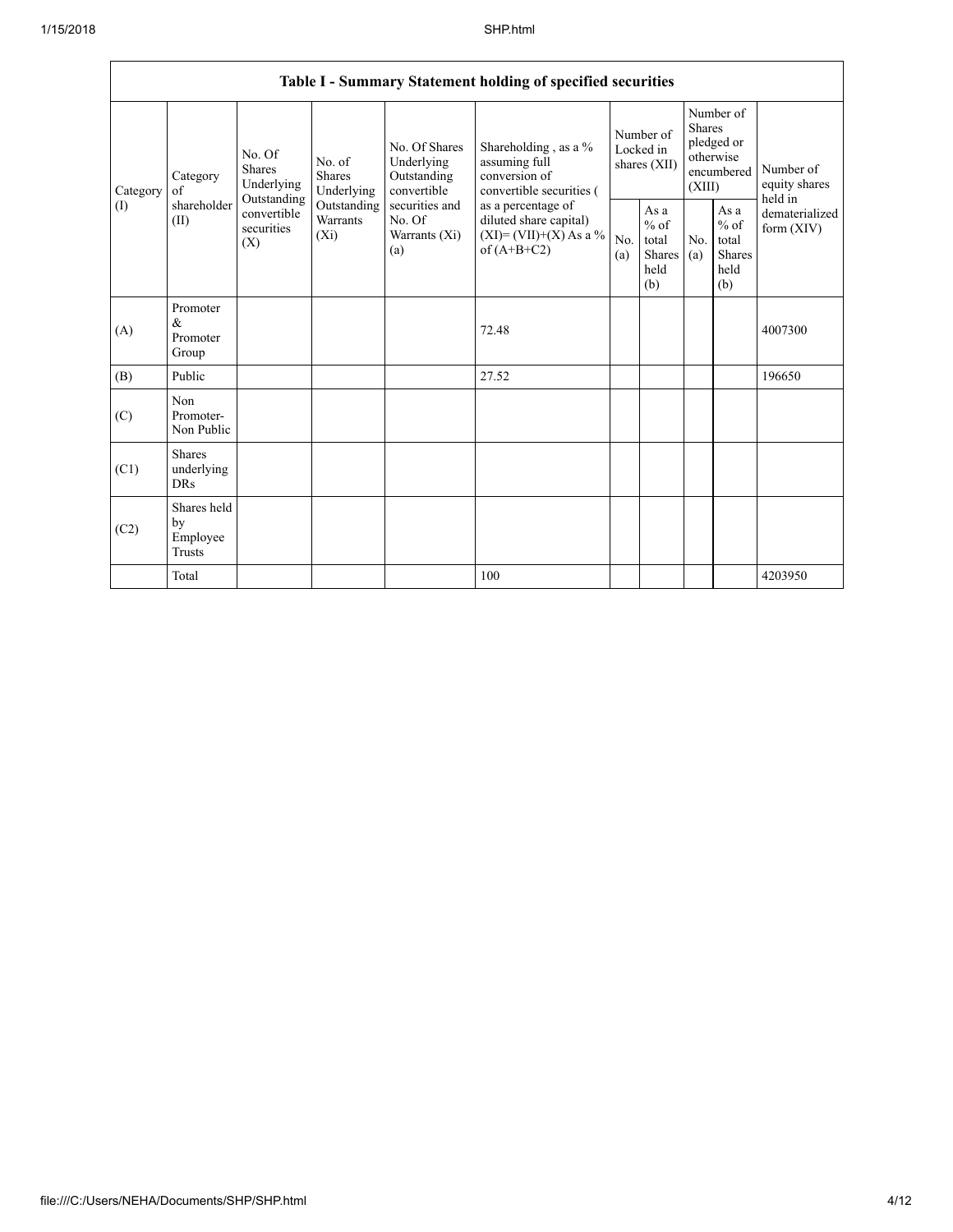|                                                                                         |                                                                                                                     |                         |                            |                       |                                    |                             | Table II - Statement showing shareholding pattern of the Promoter and Promoter Group          |                                                                  |               |         |                           |
|-----------------------------------------------------------------------------------------|---------------------------------------------------------------------------------------------------------------------|-------------------------|----------------------------|-----------------------|------------------------------------|-----------------------------|-----------------------------------------------------------------------------------------------|------------------------------------------------------------------|---------------|---------|---------------------------|
|                                                                                         |                                                                                                                     |                         |                            | No. Of<br>Partly      | No. Of                             | Total<br>nos.               | Shareholding as<br>a % of total no.                                                           | Number of Voting Rights held in<br>each class of securities (IX) |               |         |                           |
| Sr.                                                                                     | Category &<br>Name of the                                                                                           | Nos. Of<br>shareholders | fully<br>paid up<br>equity | paid-<br>up<br>equity | shares<br>underlying<br>Depository | shares<br>held<br>$(VII) =$ | of shares<br>(calculated as<br>per SCRR,                                                      | No of Voting (XIV) Rights                                        |               |         | Total<br>as a %<br>of     |
|                                                                                         | Shareholders (I)                                                                                                    | (III)                   | shares<br>held $(IV)$      | shares<br>held<br>(V) | Receipts<br>(VI)                   | $(IV)+$<br>$(V)$ +<br>(VI)  | 1957) (VIII) As<br>a % of<br>$(A+B+C2)$                                                       | Class eg:<br>Χ                                                   | Class<br>eg:y | Total   | Total<br>Voting<br>rights |
| A                                                                                       | Table II - Statement showing shareholding pattern of the Promoter and Promoter Group                                |                         |                            |                       |                                    |                             |                                                                                               |                                                                  |               |         |                           |
| (1)                                                                                     | Indian                                                                                                              |                         |                            |                       |                                    |                             |                                                                                               |                                                                  |               |         |                           |
| (d)                                                                                     | Any Other<br>(specify)                                                                                              | $\overline{c}$          | 4007300                    |                       |                                    | 4007300                     | 72.48                                                                                         | 4007300                                                          |               | 4007300 | 72.48                     |
| Sub-Total $(A)$<br>(1)                                                                  |                                                                                                                     | $\overline{c}$          | 4007300                    |                       |                                    | 4007300                     | 72.48                                                                                         | 4007300                                                          |               | 4007300 | 72.48                     |
| (2)                                                                                     | Foreign                                                                                                             |                         |                            |                       |                                    |                             |                                                                                               |                                                                  |               |         |                           |
| Total<br>Shareholding<br>of Promoter<br>and Promoter<br>Group $(A)=$<br>$(A)(1)+(A)(2)$ |                                                                                                                     | 2                       | 4007300                    |                       |                                    | 4007300                     | 72.48                                                                                         | 4007300                                                          |               | 4007300 | 72.48                     |
| $\, {\bf B}$                                                                            | Table III - Statement showing shareholding pattern of the Public shareholder                                        |                         |                            |                       |                                    |                             |                                                                                               |                                                                  |               |         |                           |
| (1)                                                                                     | Institutions                                                                                                        |                         |                            |                       |                                    |                             |                                                                                               |                                                                  |               |         |                           |
| (f)                                                                                     | Financial<br>Institutions/<br><b>Banks</b>                                                                          | 1                       | 50                         |                       |                                    | 50                          | $\boldsymbol{0}$                                                                              | 50                                                               |               | 50      | $\boldsymbol{0}$          |
| Sub-Total (B)<br>(1)                                                                    |                                                                                                                     | $\mathbf{1}$            | 50                         |                       |                                    | 50                          | $\boldsymbol{0}$                                                                              | 50                                                               |               | 50      | $\boldsymbol{0}$          |
| (3)                                                                                     | Non-institutions                                                                                                    |                         |                            |                       |                                    |                             |                                                                                               |                                                                  |               |         |                           |
| (a(i))                                                                                  | Individuals -<br>i.Individual<br>shareholders<br>holding<br>nominal share<br>capital up to Rs.<br>2 lakhs.          | 18421                   | 1360314                    |                       |                                    | 1360314                     | 24.61                                                                                         | 1360314                                                          |               | 1360314 | 24.61                     |
| (a(ii))                                                                                 | Individuals - ii.<br>Individual<br>shareholders<br>holding<br>nominal share<br>capital in excess<br>of Rs. 2 lakhs. | $\mathbf{1}$            | 22889                      |                       |                                    | 22889                       | 0.41                                                                                          | 22889                                                            |               | 22889   | 0.41                      |
| (e)                                                                                     | Any Other<br>(specify)                                                                                              | 63                      | 137982                     |                       |                                    | 137982                      | 2.5                                                                                           | 137982                                                           |               | 137982  | 2.5                       |
| Sub-Total (B)<br>(3)                                                                    |                                                                                                                     | 18485                   | 1521185                    |                       |                                    | 1521185                     | 27.52                                                                                         | 1521185                                                          |               | 1521185 | 27.52                     |
| <b>Total Public</b><br>Shareholding<br>$(B)=(B)(1)+$<br>$(B)(2)+(B)(3)$                 |                                                                                                                     | 18486                   | 1521235                    |                       |                                    | 1521235                     | 27.52                                                                                         | 1521235                                                          |               | 1521235 | 27.52                     |
| $\mathbf C$                                                                             |                                                                                                                     |                         |                            |                       |                                    |                             | Table IV - Statement showing shareholding pattern of the Non Promoter- Non Public shareholder |                                                                  |               |         |                           |
| Total (<br>$A+B+C2$ )                                                                   |                                                                                                                     | 18488                   | 5528535                    |                       |                                    | 5528535                     | 100                                                                                           | 5528535                                                          |               | 5528535 | 100                       |
| Total $(A+B+C)$                                                                         |                                                                                                                     | 18488                   | 5528535                    |                       |                                    | 5528535                     | 100                                                                                           | 5528535                                                          |               | 5528535 | 100                       |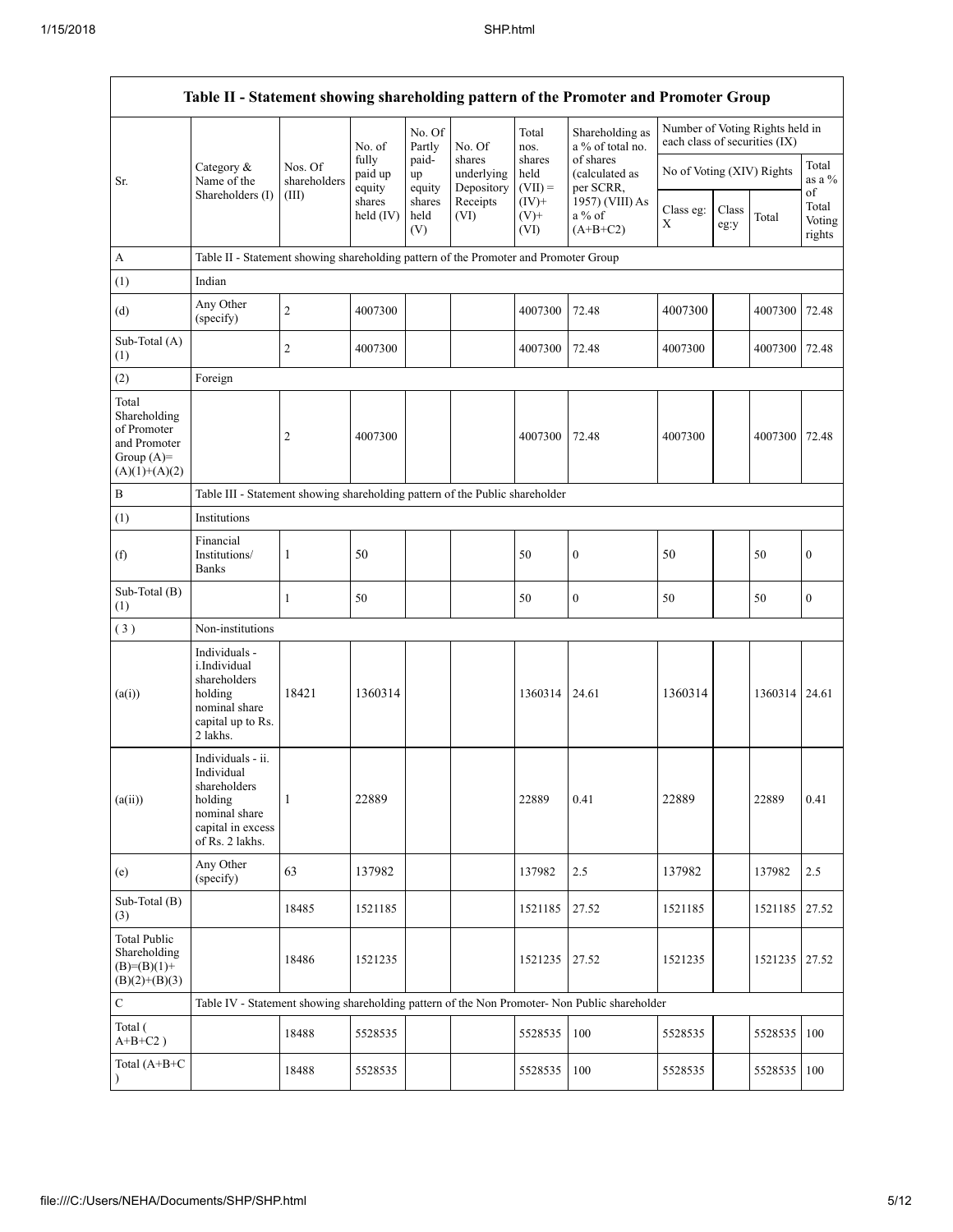| Table II - Statement showing shareholding pattern of the Promoter and Promoter Group    |                                                           |                                    |                                                                |                                                                                                                                                                           |                                        |                                                         |                                                                               |                                                            |                                           |
|-----------------------------------------------------------------------------------------|-----------------------------------------------------------|------------------------------------|----------------------------------------------------------------|---------------------------------------------------------------------------------------------------------------------------------------------------------------------------|----------------------------------------|---------------------------------------------------------|-------------------------------------------------------------------------------|------------------------------------------------------------|-------------------------------------------|
|                                                                                         | No. Of<br>No. of<br>Shares<br><b>Shares</b><br>Underlying | Underlying                         | No. Of Shares<br>Underlying<br>Outstanding                     | Shareholding, as a %<br>assuming full conversion of<br>convertible securities (as a<br>percentage of diluted share<br>capital) $(XI) = (VII)+(X) As$<br>a % of $(A+B+C2)$ | Number of<br>Locked in<br>shares (XII) |                                                         | Number of<br><b>Shares</b><br>pledged or<br>otherwise<br>encumbered<br>(XIII) |                                                            | Number of<br>equity shares                |
| Sr.                                                                                     | Outstanding<br>convertible<br>securities<br>(X)           | Outstanding<br>Warrants<br>$(X_i)$ | convertible<br>securities and<br>No. Of Warrants<br>$(Xi)$ (a) |                                                                                                                                                                           | No.<br>(a)                             | As a<br>$%$ of<br>total<br><b>Shares</b><br>held<br>(b) | No.<br>(a)                                                                    | As $\mathbf a$<br>$%$ of<br>total<br>Shares<br>held<br>(b) | held in<br>dematerialized<br>form $(XIV)$ |
| $\boldsymbol{A}$                                                                        |                                                           |                                    |                                                                | Table II - Statement showing shareholding pattern of the Promoter and Promoter Group                                                                                      |                                        |                                                         |                                                                               |                                                            |                                           |
| (1)                                                                                     | Indian                                                    |                                    |                                                                |                                                                                                                                                                           |                                        |                                                         |                                                                               |                                                            |                                           |
| (d)                                                                                     |                                                           |                                    |                                                                | 72.48                                                                                                                                                                     |                                        |                                                         |                                                                               |                                                            | 4007300                                   |
| Sub-Total (A)<br>(1)                                                                    |                                                           |                                    |                                                                | 72.48                                                                                                                                                                     |                                        |                                                         |                                                                               |                                                            | 4007300                                   |
| (2)                                                                                     | Foreign                                                   |                                    |                                                                |                                                                                                                                                                           |                                        |                                                         |                                                                               |                                                            |                                           |
| Total<br>Shareholding<br>of Promoter<br>and Promoter<br>Group $(A)=$<br>$(A)(1)+(A)(2)$ |                                                           |                                    |                                                                | 72.48                                                                                                                                                                     |                                        |                                                         |                                                                               |                                                            | 4007300                                   |
| $\bf{B}$                                                                                |                                                           |                                    |                                                                | Table III - Statement showing shareholding pattern of the Public shareholder                                                                                              |                                        |                                                         |                                                                               |                                                            |                                           |
| (1)                                                                                     | Institutions                                              |                                    |                                                                |                                                                                                                                                                           |                                        |                                                         |                                                                               |                                                            |                                           |
| (f)                                                                                     |                                                           |                                    |                                                                | $\boldsymbol{0}$                                                                                                                                                          |                                        |                                                         |                                                                               |                                                            | $\boldsymbol{0}$                          |
| Sub-Total (B)<br>(1)                                                                    |                                                           |                                    |                                                                | $\boldsymbol{0}$                                                                                                                                                          |                                        |                                                         |                                                                               |                                                            | $\boldsymbol{0}$                          |
| (3)                                                                                     | Non-institutions                                          |                                    |                                                                |                                                                                                                                                                           |                                        |                                                         |                                                                               |                                                            |                                           |
| (a(i))                                                                                  |                                                           |                                    |                                                                | 24.61                                                                                                                                                                     |                                        |                                                         |                                                                               |                                                            | 148129                                    |
| (a(ii))                                                                                 |                                                           |                                    |                                                                | 0.41                                                                                                                                                                      |                                        |                                                         |                                                                               |                                                            | 22889                                     |
| (e)                                                                                     |                                                           |                                    |                                                                | 2.5                                                                                                                                                                       |                                        |                                                         |                                                                               |                                                            | 25632                                     |
| Sub-Total (B)<br>(3)                                                                    |                                                           |                                    |                                                                | 27.52                                                                                                                                                                     |                                        |                                                         |                                                                               |                                                            | 196650                                    |
| <b>Total Public</b><br>Shareholding<br>$(B)=(B)(1)+$<br>$(B)(2)+(B)(3)$                 |                                                           |                                    |                                                                | 27.52                                                                                                                                                                     |                                        |                                                         |                                                                               |                                                            | 196650                                    |
| $\mathbf C$                                                                             |                                                           |                                    |                                                                | Table IV - Statement showing shareholding pattern of the Non Promoter- Non Public shareholder                                                                             |                                        |                                                         |                                                                               |                                                            |                                           |
| Total (<br>$A+B+C2$ )                                                                   |                                                           |                                    |                                                                | 100                                                                                                                                                                       |                                        |                                                         |                                                                               |                                                            | 4203950                                   |
| Total (A+B+C<br>$\lambda$                                                               |                                                           |                                    |                                                                | 100                                                                                                                                                                       |                                        |                                                         |                                                                               |                                                            | 4203950                                   |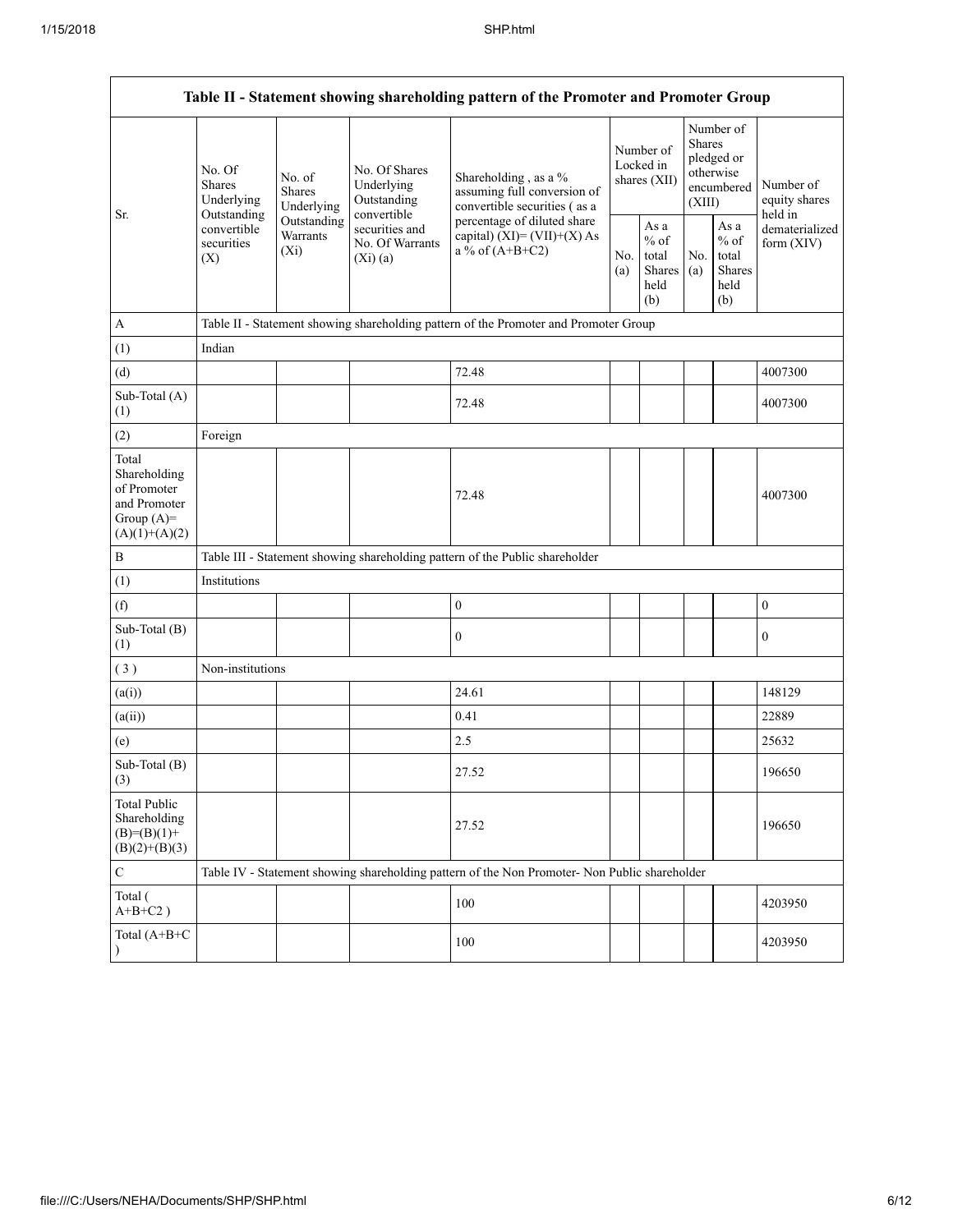| Searial No.                                                                                                                                                                          | $\mathbf{1}$                                                  | $\overline{c}$                |                       |
|--------------------------------------------------------------------------------------------------------------------------------------------------------------------------------------|---------------------------------------------------------------|-------------------------------|-----------------------|
| Category                                                                                                                                                                             | <b>Bodies Corporate</b>                                       | <b>Bodies Corporate</b>       | Click here to go back |
| Name of the<br>Shareholders (I)                                                                                                                                                      | KALPENA INDUSTRIES LIMITED                                    | SRI RAM FINANCIAL CONSULTANTS |                       |
| PAN(II)                                                                                                                                                                              | AABCK2239D                                                    | AANCS7197N                    | Total                 |
| No. of the<br>Shareholders (I)                                                                                                                                                       | $\mathbf{1}$                                                  | $\mathbf{1}$                  | $\overline{c}$        |
| No. of fully paid<br>up equity shares<br>$held$ (IV)                                                                                                                                 | 2002920                                                       | 2004380                       | 4007300               |
| No. Of Partly paid-<br>up equity shares<br>$\text{held}(V)$                                                                                                                          |                                                               |                               |                       |
| No. Of shares<br>underlying<br>Depository<br>Receipts (VI)                                                                                                                           |                                                               |                               |                       |
| Total nos. shares<br>held $(VII) = (IV) +$<br>$(V)$ + $(VI)$                                                                                                                         | 2002920                                                       | 2004380                       | 4007300               |
| Shareholding as a<br>$%$ of total no. of<br>shares (calculated<br>as per SCRR,<br>$1957)$ (VIII) As a<br>% of $(A+B+C2)$                                                             | 36.23                                                         | 36.26                         | 72.48                 |
|                                                                                                                                                                                      | Number of Voting Rights held in each class of securities (IX) |                               |                       |
| Class eg: $\mathbf X$                                                                                                                                                                | 2002920                                                       | 2004380                       | 4007300               |
| Class eg:y                                                                                                                                                                           |                                                               |                               |                       |
| Total                                                                                                                                                                                | 2002920                                                       | 2004380                       | 4007300               |
| Total as a $\%$ of<br>Total Voting rights                                                                                                                                            | 36.23                                                         | 36.26                         | 72.48                 |
| No. Of Shares<br>Underlying<br>Outstanding<br>convertible<br>securities $(X)$                                                                                                        |                                                               |                               |                       |
| No. of Shares<br>Underlying<br>Outstanding<br>Warrants (Xi)                                                                                                                          |                                                               |                               |                       |
| No. Of Shares<br>Underlying<br>Outstanding<br>convertible<br>securities and No.<br>Of Warrants (Xi)<br>(a)                                                                           |                                                               |                               |                       |
| Shareholding, as a<br>% assuming full<br>conversion of<br>convertible<br>securities (as a<br>percentage of<br>diluted share<br>capital) (XI)=<br>$(VII)+(X)$ As a %<br>of $(A+B+C2)$ | 36.23                                                         | 36.26                         | 72.48                 |
| Number of Locked in shares (XII)                                                                                                                                                     |                                                               |                               |                       |
| No. $(a)$                                                                                                                                                                            |                                                               |                               |                       |
| As a % of total                                                                                                                                                                      |                                                               |                               |                       |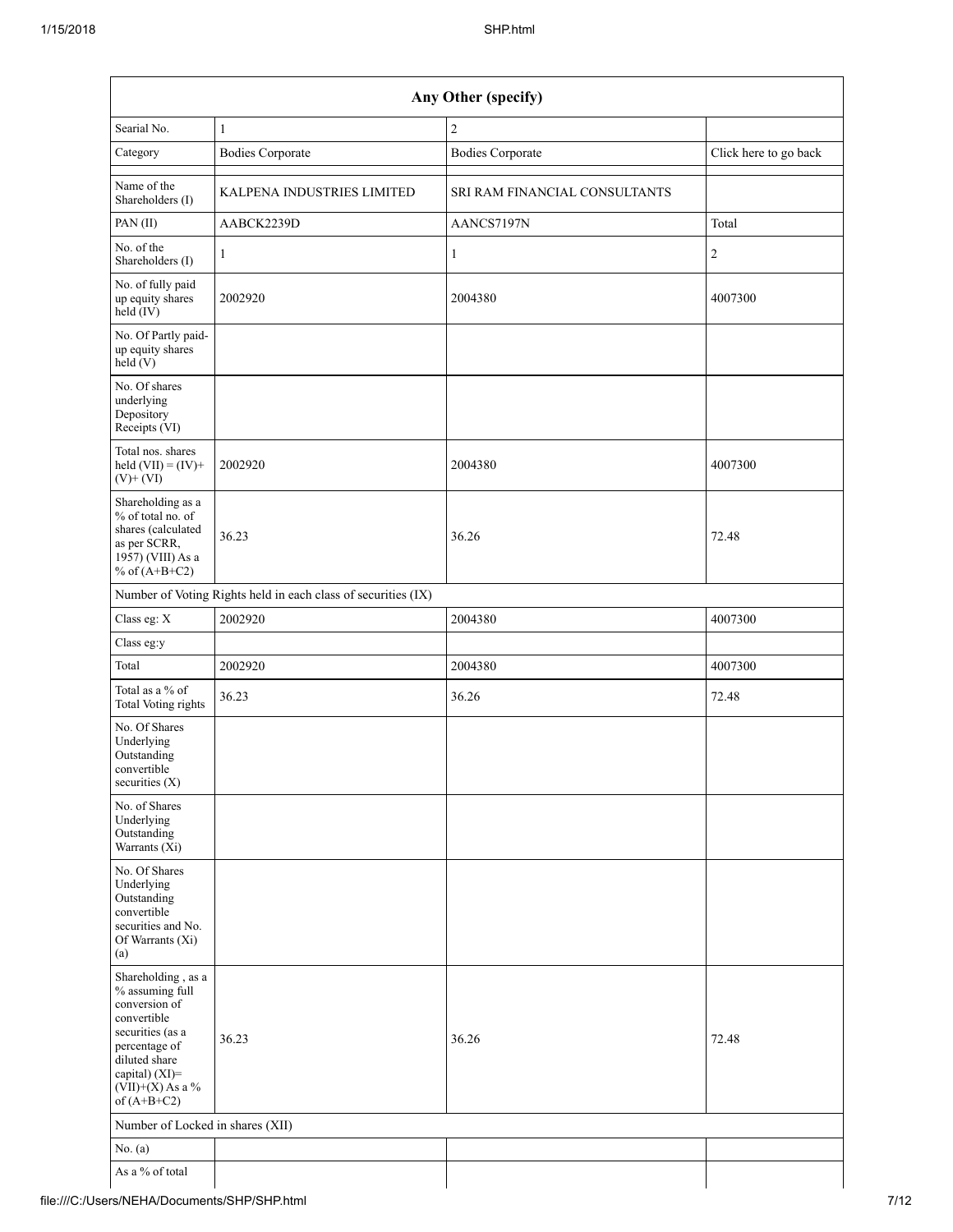1/15/2018 SHP.html

| Shares held (b)                                                      |                                                         |         |         |  |  |  |  |  |
|----------------------------------------------------------------------|---------------------------------------------------------|---------|---------|--|--|--|--|--|
|                                                                      | Number of Shares pledged or otherwise encumbered (XIII) |         |         |  |  |  |  |  |
| No. (a)                                                              |                                                         |         |         |  |  |  |  |  |
| As a % of total<br>Shares held (b)                                   |                                                         |         |         |  |  |  |  |  |
| Number of equity<br>shares held in<br>dematerialized<br>form $(XIV)$ | 2002920                                                 | 2004380 | 4007300 |  |  |  |  |  |
| Reason for not<br>providing PAN                                      |                                                         |         |         |  |  |  |  |  |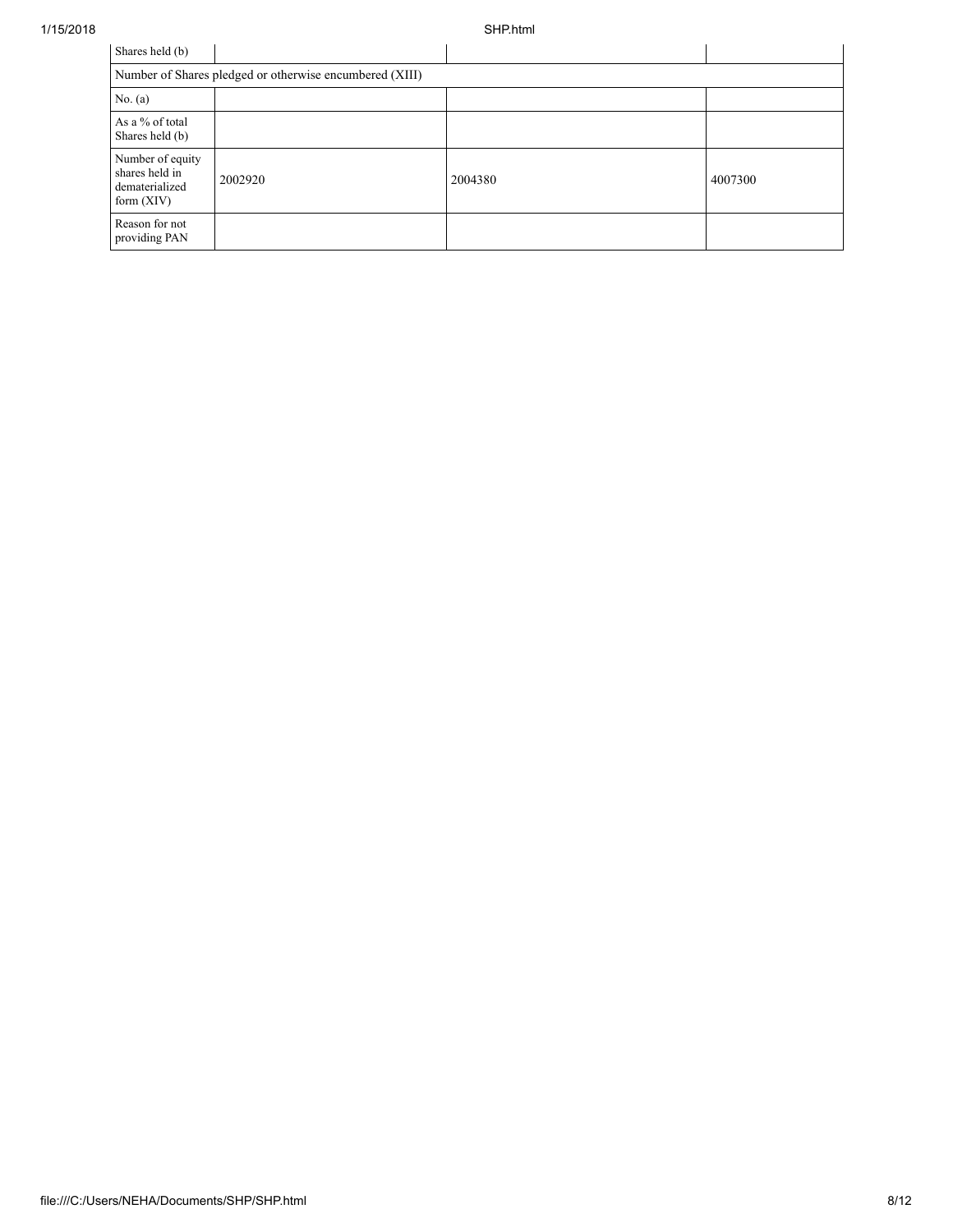| Any Other (specify)                                                                                                                                                                                                      |                                                               |                       |                                           |                            |                          |  |
|--------------------------------------------------------------------------------------------------------------------------------------------------------------------------------------------------------------------------|---------------------------------------------------------------|-----------------------|-------------------------------------------|----------------------------|--------------------------|--|
| Searial No.                                                                                                                                                                                                              | 1                                                             | $\overline{c}$        | $\mathfrak{Z}$                            | $\overline{4}$             |                          |  |
| Category                                                                                                                                                                                                                 | Clearing<br>Members                                           | $NRI - Non-$<br>Repat | <b>Bodies Corporate</b>                   | <b>Bodies</b><br>Corporate |                          |  |
| Category / More<br>than 1 percentage                                                                                                                                                                                     | Category                                                      | Category              | More than 1 percentage of<br>shareholding | Category                   |                          |  |
| Name of the<br>Shareholders (I)                                                                                                                                                                                          |                                                               |                       | <b>SIKKIM BANK LTD</b>                    |                            | Click here to go<br>back |  |
| PAN(II)                                                                                                                                                                                                                  |                                                               |                       | ZZZZZ9999Z                                |                            | Total                    |  |
| No. of the<br>Shareholders (I)                                                                                                                                                                                           | 1                                                             | 1                     | $\mathbf{1}$                              | 61                         | 63                       |  |
| No. of fully paid<br>up equity shares<br>$held$ (IV)                                                                                                                                                                     | 100                                                           | 300                   | 100000                                    | 137582                     | 137982                   |  |
| No. Of Partly paid-<br>up equity shares<br>held(V)                                                                                                                                                                       |                                                               |                       |                                           |                            |                          |  |
| No. Of shares<br>underlying<br>Depository<br>Receipts (VI)                                                                                                                                                               |                                                               |                       |                                           |                            |                          |  |
| Total nos. shares<br>held $(VII) = (IV) +$<br>$(V)$ + $(VI)$                                                                                                                                                             | 100                                                           | 300                   | 100000                                    | 137582                     | 137982                   |  |
| Shareholding as a<br>% of total no. of<br>shares (calculated<br>as per SCRR,<br>1957) (VIII) As a<br>% of $(A+B+C2)$                                                                                                     | $\overline{0}$                                                | 0.01                  | 1.81                                      | 2.49                       | 2.5                      |  |
|                                                                                                                                                                                                                          | Number of Voting Rights held in each class of securities (IX) |                       |                                           |                            |                          |  |
| Class eg: X                                                                                                                                                                                                              | 100                                                           | 300                   | 100000                                    | 137582                     | 137982                   |  |
| Class eg:y                                                                                                                                                                                                               |                                                               |                       |                                           |                            |                          |  |
| Total                                                                                                                                                                                                                    | 100                                                           | 300                   | 100000                                    | 137582                     | 137982                   |  |
| Total as a % of<br><b>Total Voting rights</b>                                                                                                                                                                            | $\theta$                                                      | 0.01                  | 1.81                                      | 2.49                       | 2.5                      |  |
| No. Of Shares<br>Underlying<br>Outstanding<br>convertible<br>securities $(X)$                                                                                                                                            |                                                               |                       |                                           |                            |                          |  |
| No. of Shares<br>Underlying<br>Outstanding<br>Warrants (Xi)                                                                                                                                                              |                                                               |                       |                                           |                            |                          |  |
| No. Of Shares<br>Underlying<br>Outstanding<br>convertible<br>securities and No.<br>Of Warrants (Xi)<br>(a)                                                                                                               |                                                               |                       |                                           |                            |                          |  |
| Shareholding, as a<br>% assuming full<br>conversion of<br>convertible<br>securities (as a<br>percentage of<br>diluted share<br>capital) (XI)=<br>$(VII)+(X)$ As a %<br>of $(A+B+C2)$<br>Number of Locked in shares (XII) | $\mathbf{0}$                                                  | 0.01                  | 1.81                                      | 2.49                       | 2.5                      |  |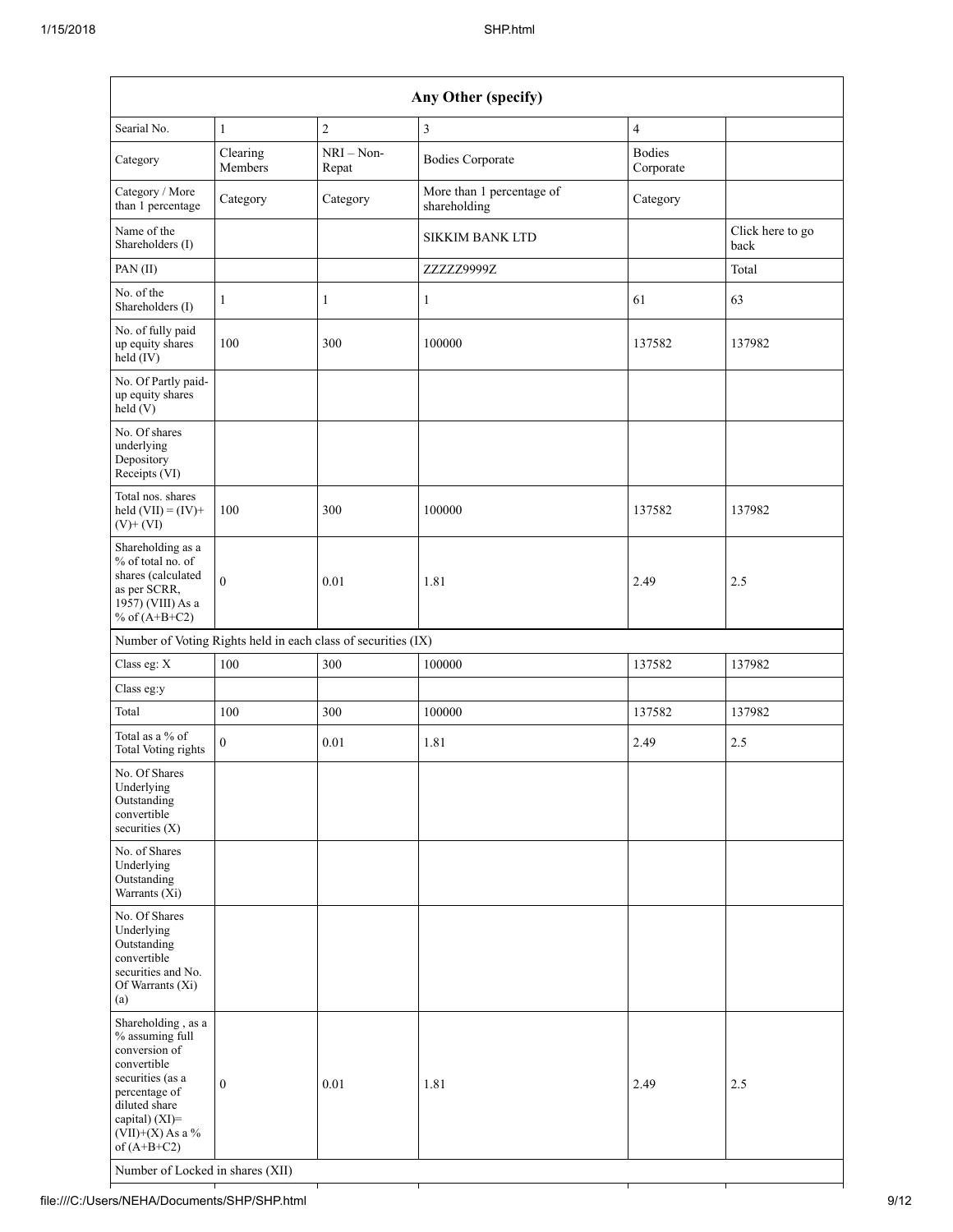| No. (a)                                                              |     |     |                        |       |       |  |  |
|----------------------------------------------------------------------|-----|-----|------------------------|-------|-------|--|--|
| As a % of total<br>Shares held (b)                                   |     |     |                        |       |       |  |  |
| Number of equity<br>shares held in<br>dematerialized<br>form $(XIV)$ | 100 | 300 | $\mathbf{0}$           | 25232 | 25632 |  |  |
| Reason for not providing PAN                                         |     |     |                        |       |       |  |  |
| Reason for not<br>providing PAN                                      |     |     | Textual Information(1) |       |       |  |  |